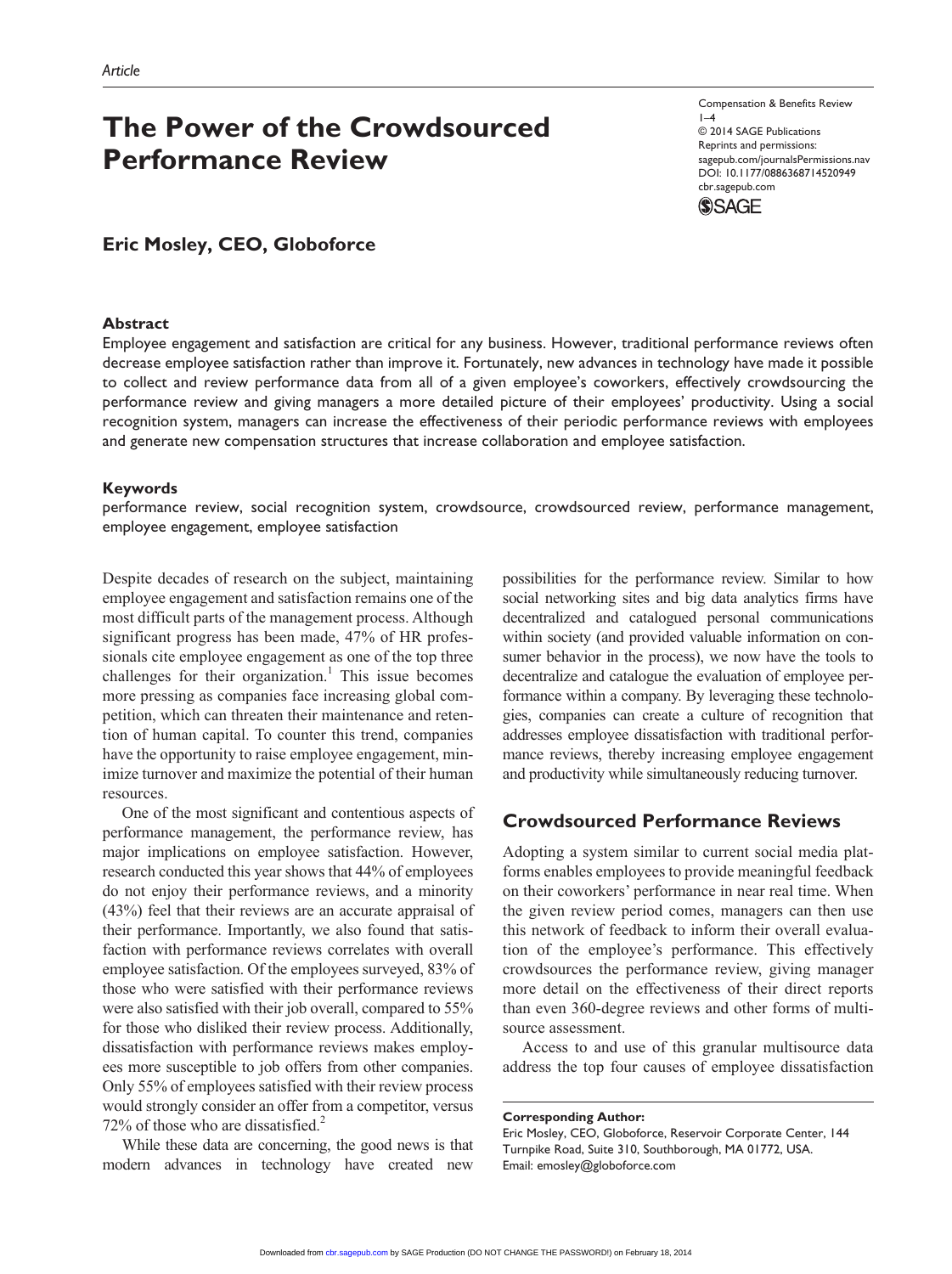with single-source performance reviews: the sense that they are not true indicators of performance, the fact that they come from a single point of view, employee feelings of undervaluation and a lack of recognition for past work.<sup>3</sup> The first two points, which stem from the inevitable subjectivity of the single-source performance review, are addressed by the very structure of the crowdsourced performance review; by necessity, it must be built on input from coworkers across the organization. This diversity of feedback can augment the feedback from an individual manager. With a crowdsourced performance review, the accuracy, volume and diversity of the performance data are far more comprehensive than if it the data had come from one source and delivered in just one setting, once a year.

Social recognition programs help ensure that recognition of good work that occurred in the past (e.g., several quarters before the review date) can be referenced at any time. The benefits offered by social recognition programs are valuable because, as the data have shown, employee satisfaction with performance reviews is directly proportional to retention rates and overall job satisfaction.

## **Additional Benefits**

Crowdsourcing of reviews has the additional benefit of providing a constant stream of positive feedback that managers can provide to employees. Unsurprisingly, 94% of managers and human resource professionals believe that positive feedback has a greater impact on their performance than negative. Targeted positive feedback can also serve to underline a company's key organizational objectives for employees; this increased understanding is often critical to aligning a team to the organization's greater goals.4

The detailed level of data provided by a social recognition program also allows managers to asynchronously search the entirety of an employee's performance record. Rather than making personal notes on the quality of an employee's work as it's done (a synchronous process), managers can search a huge database of feedback from across the entire company and find only the information relevant to the task at hand (an asynchronous process). For example, a manager could view all positive feedback within a given quarter, or only look at feedback provided by a certain coworker. This extra layer of data specificity creates better performance reviews by allowing managers

**Figure 2.** Does recognizing employees for their accomplishments provide a clearer understanding of a company's organizational objectives?

**YES** 

84%

90%

80%

70%

60%

50% 40%

30%

20% 10%

0%

to dig much deeper into the details of a given employee's performance.

## **Discussing Money, Perks, Benefits and Promotions**

Most HR departments I know advise managers to make discussions of money, perks and benefits separate from the formal performance review. The reason is that most managers don't have a lot of leeway when it comes to distributing raises among staff members—typically just a few percentage points. HR departments are in charge of benefits, and equity among employees forms policies like how much vacation time an employee has earned.

The less obvious reason is that an effective performance review is focused on performance not just reward, and while the two are obviously linked, money can be a distraction crowding out other issues.

Compensation news can be confided to the employees separately in the context of overall company performance as well as individual merit. Bonuses that a manager might have more flexibility in awarding should be connected to performance, but in the context of budgets. (Some HR departments differ on this, and ultimately how you talk

16%

**NO** 



Figure 1. Top five reasons why people dislike reviews.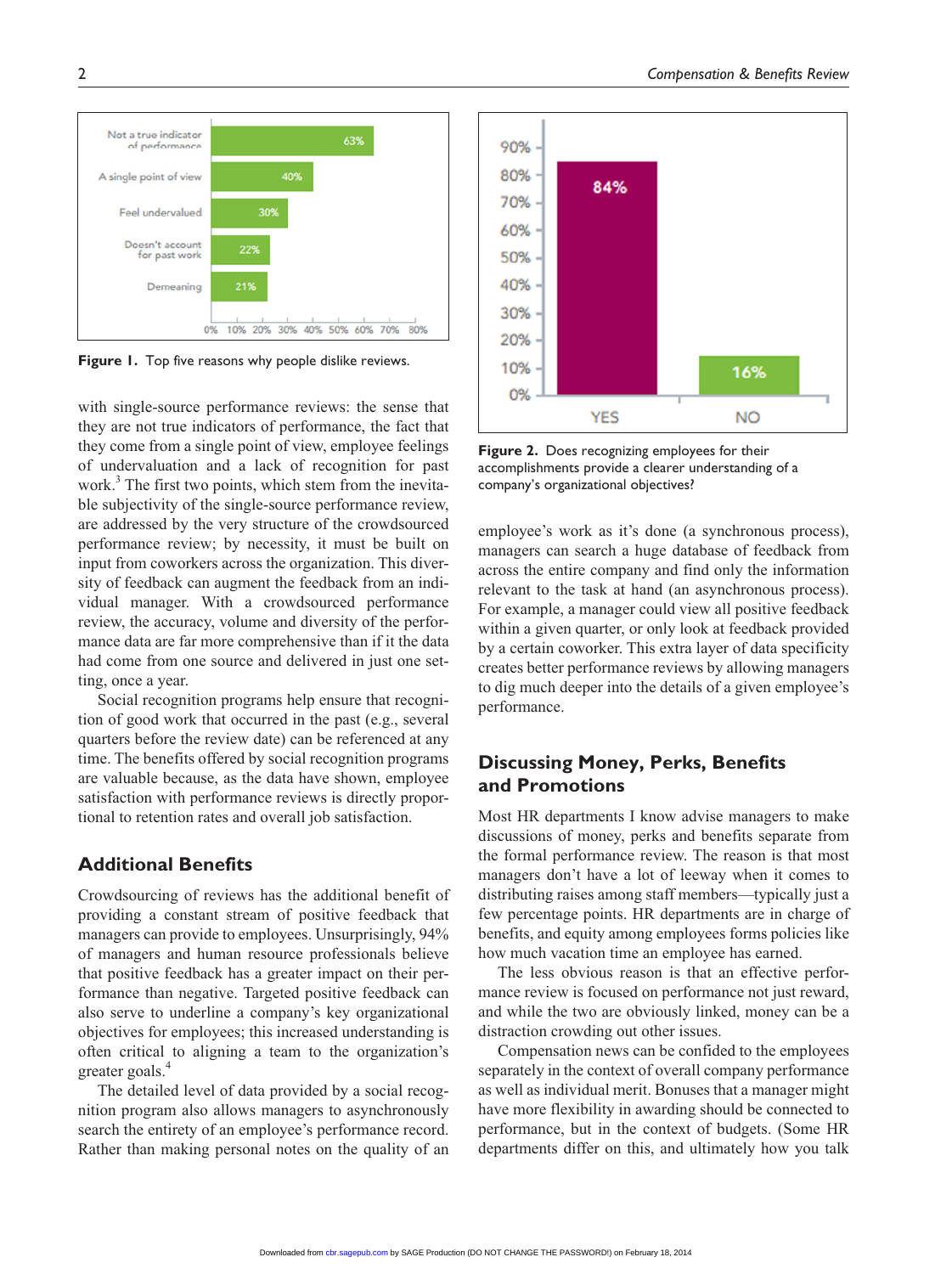about money is a cultural issue in companies, as it is in families and even countries.)

There are two obvious exceptions to this policy. Commissions, special incentives and other performancebased cash rewards, typically offered in sales, are so intimately tied to performance they can be discussed, but they follow a departmental formula, so the math dictates the amount, not the manager's opinion. Because recognition is given throughout the year, employees know what they've earned, and how they are performing, before the day of the review.

The second exception might be a performance review that concludes with the good news that the employee is being promoted. These are usually the times compensation takes a jump, and HR and managers understand that when you tell someone that he or she's being promoted or moving laterally to take on a new assignment, you have to address what it means to his or her compensation.

## **Conclusions and Ideas for the Future of Compensation**

There is a mainstream system of performance evaluation today in which the crowd determines an employee's pay. These workplaces are called restaurants.

Consider restaurant servers who earn a huge part of their pay through tips. This is engrained in U.S. culture because we're trying to produce better experiences in a restaurant (in addition to the food). So we incentivize them to curry favor with the diners, deliver great service, have a positive attitude and basically take care of the customers. They get paid more by the appreciative consumers of those actions—the customers.

As you go up the restaurant value chain, to fancier and more expensive restaurants, tips (which you might think of as crowdsourced pay) become bigger as a percentage of total pay. The server in a diner might take home \$50 a day for excellent service, and the server in a three-star restaurant might take home \$500 for the same number of meals served—even though their official salaries (typically low) aren't very far apart.

Jobs in premier restaurants are highly desired, and restaurant owners reward the best servers with the best tables and the best shifts. The customers likewise reward great service. Unconsciously, they've established a pretty good performance management system. (In many good restaurants, even busboys and other near-invisible staff members get a share of the tips because they contribute to the experience. The wine glasses and silverware are spotless because the person who washes the dishes does a great job.)

What if, in addition to customers tipping, the hostess were to tip the waitresses, and the waitresses were to tip the hostesses and the cooks and the busboys, all drawing from a pool of money like a recognition bonus program?

You'd have more than just the positive mental energy coming from the waitress to the customer; you'd also have it between the waitress and the hostess because they're looking for it. They're acting in ways to get it, and they're encouraging each other.

Apply that to an office environment: Say that somebody comes into the company with a salary of \$40,000. Perhaps he or she begins with a base guarantee of \$30,000 with the expectation that he or she'll receive around \$10,000 in small incremental awards in a recognition program, a 75%/25% allocation of salary and bonus. It's a crowdsourced bonus, coming from the wider community, and he or she's going to get it in increments averaging \$100. That's a lot of awards.

Now let's get out of the conceptual comfort zone with a thought experiment: What if the split were 50/50? Now recognition awards are outside the realm of "bonus" and are part of the regular pay package but a variable figure. What would that create in terms of the atmosphere, the cultural temperature and the morale in that company? Everybody would be helping everybody because that's how they get most of their reward, and it's self-perpetuating because it becomes a much more enjoyable place to work. Everybody is happier, so performance improves.

Such employees will net the same amount of money form the company, but their attitude must fundamentally change. In order to accumulate awards, they will continuously find opportunities to help others, to improve performance and to feed the narrative of continuous improvement. Their personalities and the way they interact with people improve. They meet and greet people in a more energetic and positive way. They're earning \$100 bonuses throughout their daily behaviors and actions, and they're going to be helping everybody. Because they have the power to reward others, they help weave a stronger social fabric in the company. As they nominate others for awards, they will become more conscious of company goals, values and teamwork. And they won't take these things for granted—they'll be active builders of culture.

The informaiton on the value of recognition in the workplace speaks for itself: 79% of employees who quit their jobs cite a lack of recognition as a factor in their decision and 66% say that appreciation is a very significant motivator for their personal performance.<sup>5</sup> Traditional performance reviews often contribute to employees' sense that they're not really appreciated rather than ameliorate it. Companies that decide to crowdsource their performance reviews through a social recognition system are able to significantly increase the value of their periodic manager/employee performance reviews. They are also able to generate a consistent stream of employeegenerated feedback that improves employee engagement, encourages collaboration, reduces turnover and serves business goals.